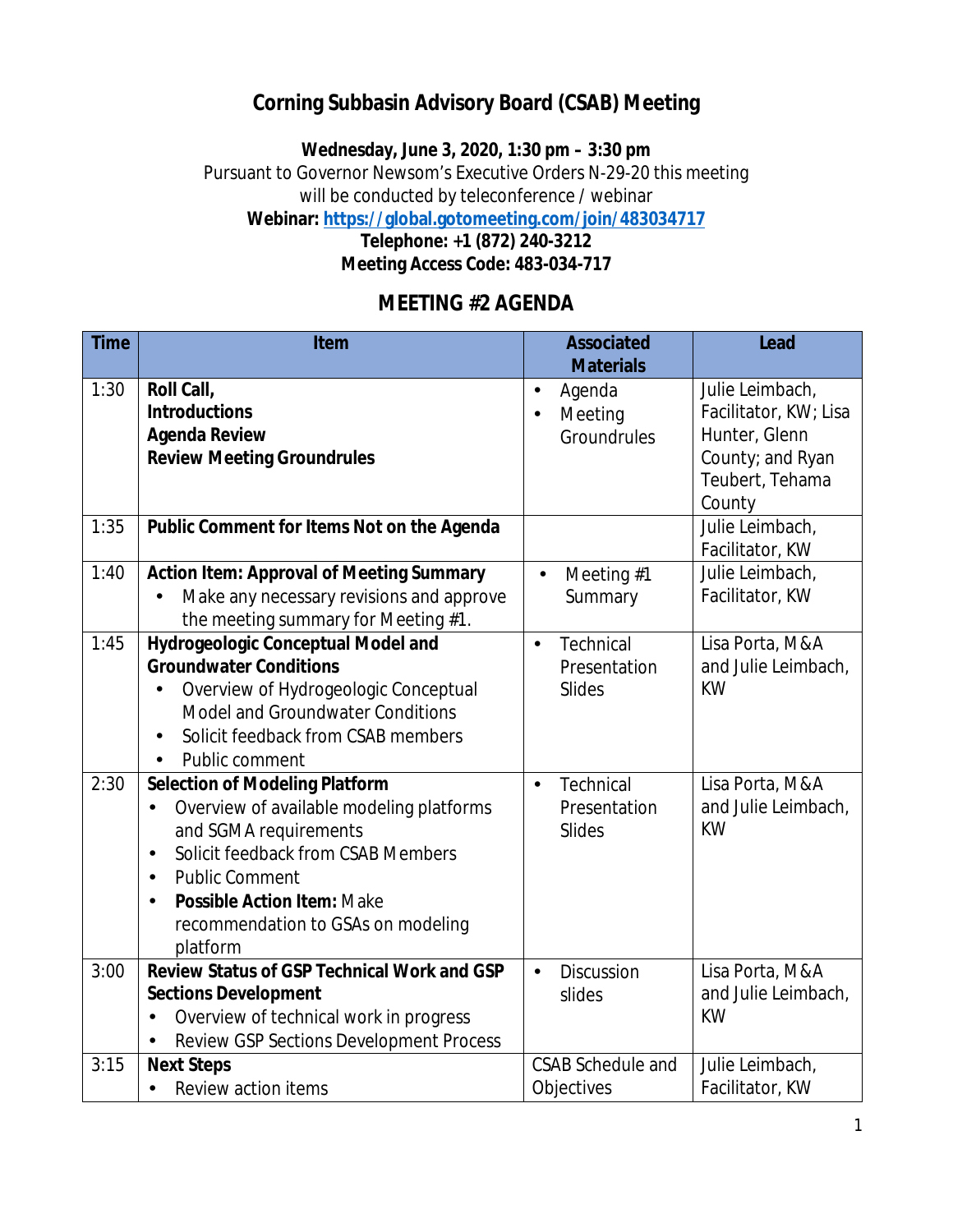| <b>Time</b> | <b>Item</b>                                                                      | Associated<br><b>Materials</b> | Lead |
|-------------|----------------------------------------------------------------------------------|--------------------------------|------|
|             | Review agenda items for upcoming<br>meetings<br>Public comment<br>$\blacksquare$ |                                |      |
| 3:30        | Adjourn                                                                          |                                |      |

## **Meeting Groundrules**

Participants will observe the following meeting groundrules to guide their behavior and comment process. Participants will:

- 1. Observe Brown Act requirements.
- 2. Seek to understand and respect opposing views.
- 3. Keep comments and discussion succinct and focused on meeting objectives.
- 4. Observe the following public comment groundrules:
	- a. The public will have an opportunity to comment on items that are not on the agenda.
	- b. Each public comment will be limited to three minutes.
	- c. CSAB members are not required to respond to any issues raised during the public comment period and may not take any action on such issues other than to refer the item or schedule the issue(s) for a future agenda.
	- d. For virtual meetings, when a member of the public wants to join the comment queue, they can either indicate in the Chatbox of the webinar or let the facilitator know verbally if they are only on the audio portion of the teleconference.
	- e. Comments will be taken in the order that they are received.

# **Webinar Link and Teleconference**

Please join the meeting from your computer, tablet or smartphone. <https://global.gotomeeting.com/join/483034717>

You can also dial in to the meeting on your phone. United States: **+1 (872) 240-3212 Access Code: 483-034-717**

New to GoToMeeting? Get the app now and be ready when your first meeting starts: <https://global.gotomeeting.com/install/483034717>

For troubleshooting call or text Sharla Stockton at 530-520-1436.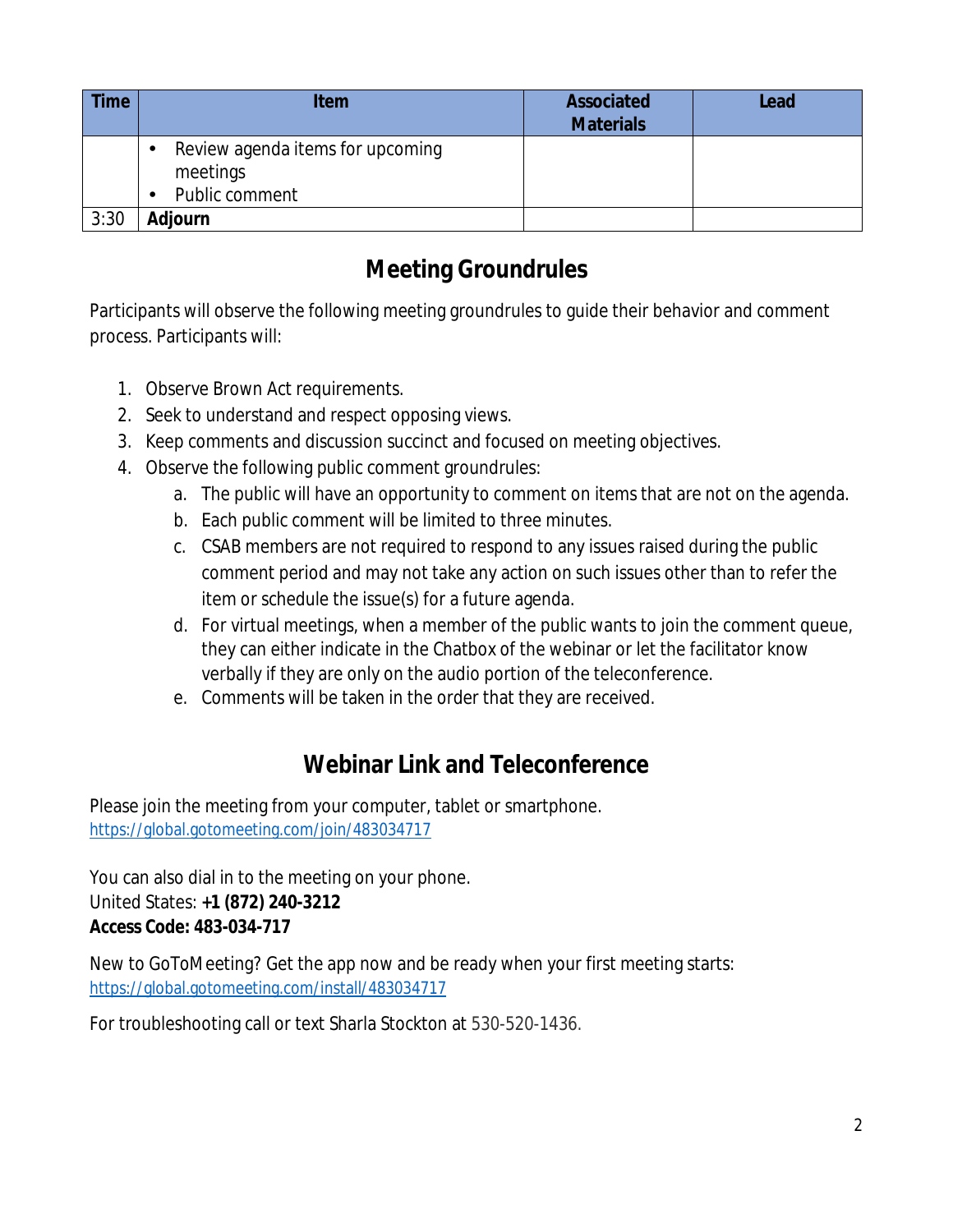#### **CSAB Schedule & Objectives**

The Corning Sub-Basin Advisory Board (CSAB) will meet monthly on the first Wed. from 1:30 to 3:30 pm from June 2020 through December 2020. The 2021 schedule will be determined based on CSAB member availability. This meeting schedule outlines the anticipated schedule and the key discussion topics for each meeting. It will be updated to reflect the most current information, as warranted.

| <b>Date</b> | <b>Key Meeting Topics</b>                                                                                                                                                                                                                                                                 | <b>CSAB Meeting Objectives</b>                                                                                                                                                                                                                                                                         |  |  |  |
|-------------|-------------------------------------------------------------------------------------------------------------------------------------------------------------------------------------------------------------------------------------------------------------------------------------------|--------------------------------------------------------------------------------------------------------------------------------------------------------------------------------------------------------------------------------------------------------------------------------------------------------|--|--|--|
| 2020        |                                                                                                                                                                                                                                                                                           |                                                                                                                                                                                                                                                                                                        |  |  |  |
| Apr         | <b>CSAB Overview</b><br>$\blacksquare$<br><b>GSP Development</b><br>$\blacksquare$<br>Groundwater Data<br>$\blacksquare$<br>Overview of Data Management System and<br>$\blacksquare$<br>Model<br>Sustainable Management Goal Example<br>$\cdot$<br>Interests & Concerns<br>$\blacksquare$ | Provide background on Corning GSP framework<br>Collection of groundwater data<br><b>Collection of interests</b><br>Introduce potential Sustainability Goal for<br>Subbasin<br><b>Public Comment</b>                                                                                                    |  |  |  |
| June        | Draft Hydrogeologic Conceptual Model and<br>$\blacksquare$<br>groundwater conditions<br>Modeling platform selection<br>$\blacksquare$<br><b>GSP review process</b>                                                                                                                        | CSAB Recommendations and questions for<br>Hydrogeologic Conceptual Model and<br><b>Groundwater Conditions</b><br>Make a recommendation on model platform to<br>×,<br>use for GSP work<br><b>Public Comment</b><br>ä.                                                                                   |  |  |  |
| July        | Current and Historical draft Water Budgets<br>$\cdot$<br>Model overview<br>$\overline{a}$<br>Potential management areas                                                                                                                                                                   | Recommendations on what is perceived as<br>٠.<br>historic and current unsustainable groundwater<br>use based on water budget<br><b>Public Comment</b><br>ä,                                                                                                                                            |  |  |  |
| Aug         | <b>Monitoring Networks</b><br>×<br>Overview of Sustainable Management<br>$\blacksquare$<br>Criteria and approach to development<br>Draft Sustainability Goal                                                                                                                              | Answer questions on monitoring networks<br>Gather initial feedback on process for developing<br><b>SMCs</b><br><b>Discuss Sustainability Goal</b><br>$\blacksquare$<br>CSAB recommendations for developing<br>monitoring networks and general approach to<br>SMCs development<br><b>Public Comment</b> |  |  |  |
| Sept        | Groundwater Level SMC discussion #1 -<br>background on Groundwater Levels SMC<br>Proposed approaches for MT and MO<br>$\blacksquare$                                                                                                                                                      | Input on proposed approaches for MT and MO<br>٠<br>development<br><b>Public Comment</b>                                                                                                                                                                                                                |  |  |  |
| Oct         | Groundwater Level SMC discussion #2 -<br>ä,<br>proposed groundwater level MT and MO                                                                                                                                                                                                       | Recommendations on proposed groundwater<br>level MT and MO<br><b>Public Comment</b>                                                                                                                                                                                                                    |  |  |  |
| Nov         | Depletion of surface water (DSW) SMC<br>discussion #1 - background on DSW<br>approach<br>Proposed approaches for MT and MO<br>$\blacksquare$<br>Review Groundwater Dependent Ecosystems<br>$\blacksquare$<br>(GDEs) evaluation                                                            | Input on proposed approaches for MT and MO<br>development<br>Input on GDEs<br><b>Public Comment</b><br>$\blacksquare$                                                                                                                                                                                  |  |  |  |
| Dec         | DSW SMC discussion #2 - proposed DSW MT<br>and MO                                                                                                                                                                                                                                         | Recommendations on proposed DSW MT and MO<br><b>Public Comment</b>                                                                                                                                                                                                                                     |  |  |  |